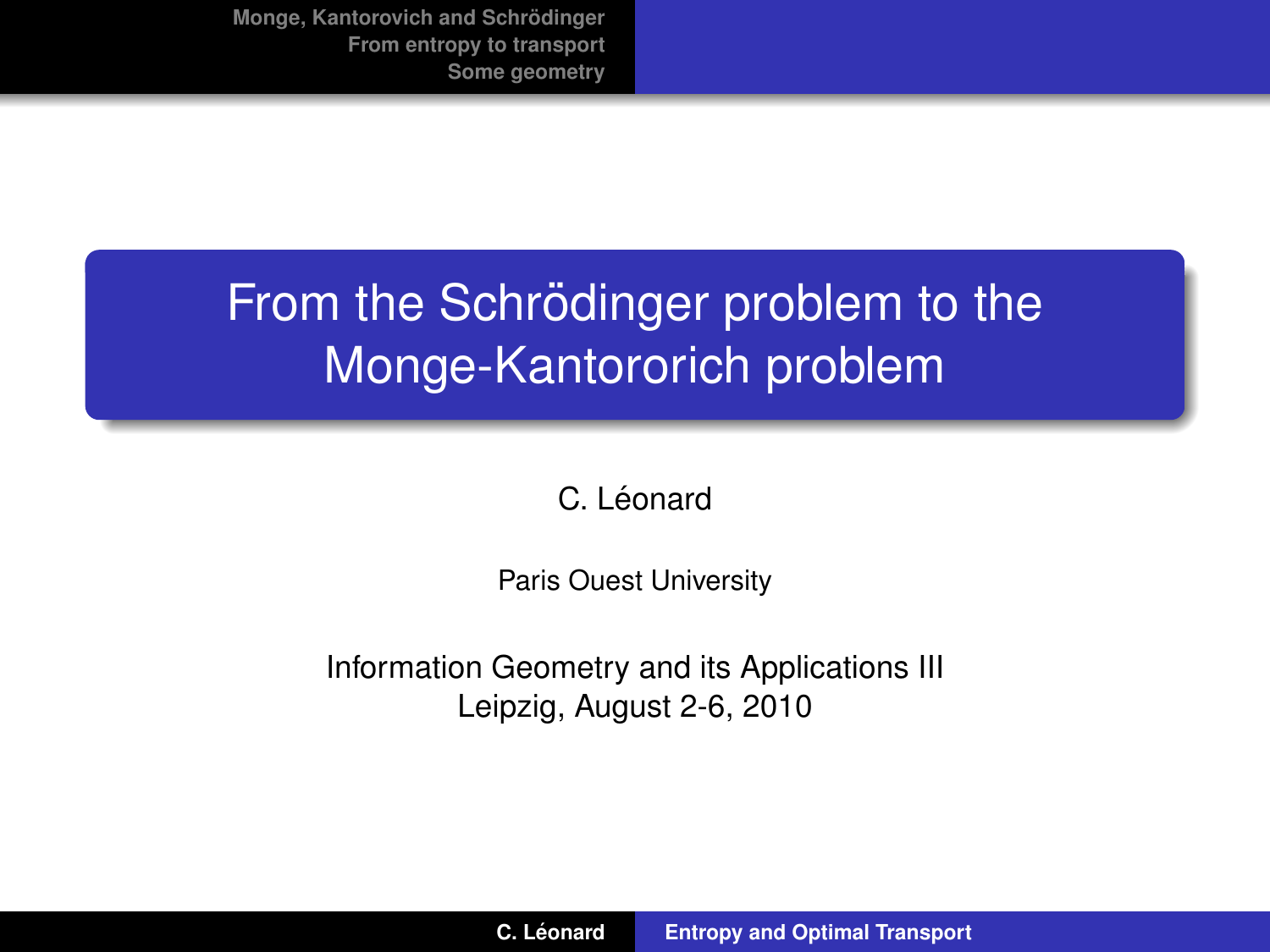## **Outline**



### **Monge, Kantorovich and Schrödinger**

- **O** [Optimal transport](#page-2-0)
- **O** Schrödinger problem

### **2** [From entropy to transport](#page-9-0)

- **•** [Freezing the particle system](#page-9-0)
- [Optimal transport is the frozen limit](#page-13-0)

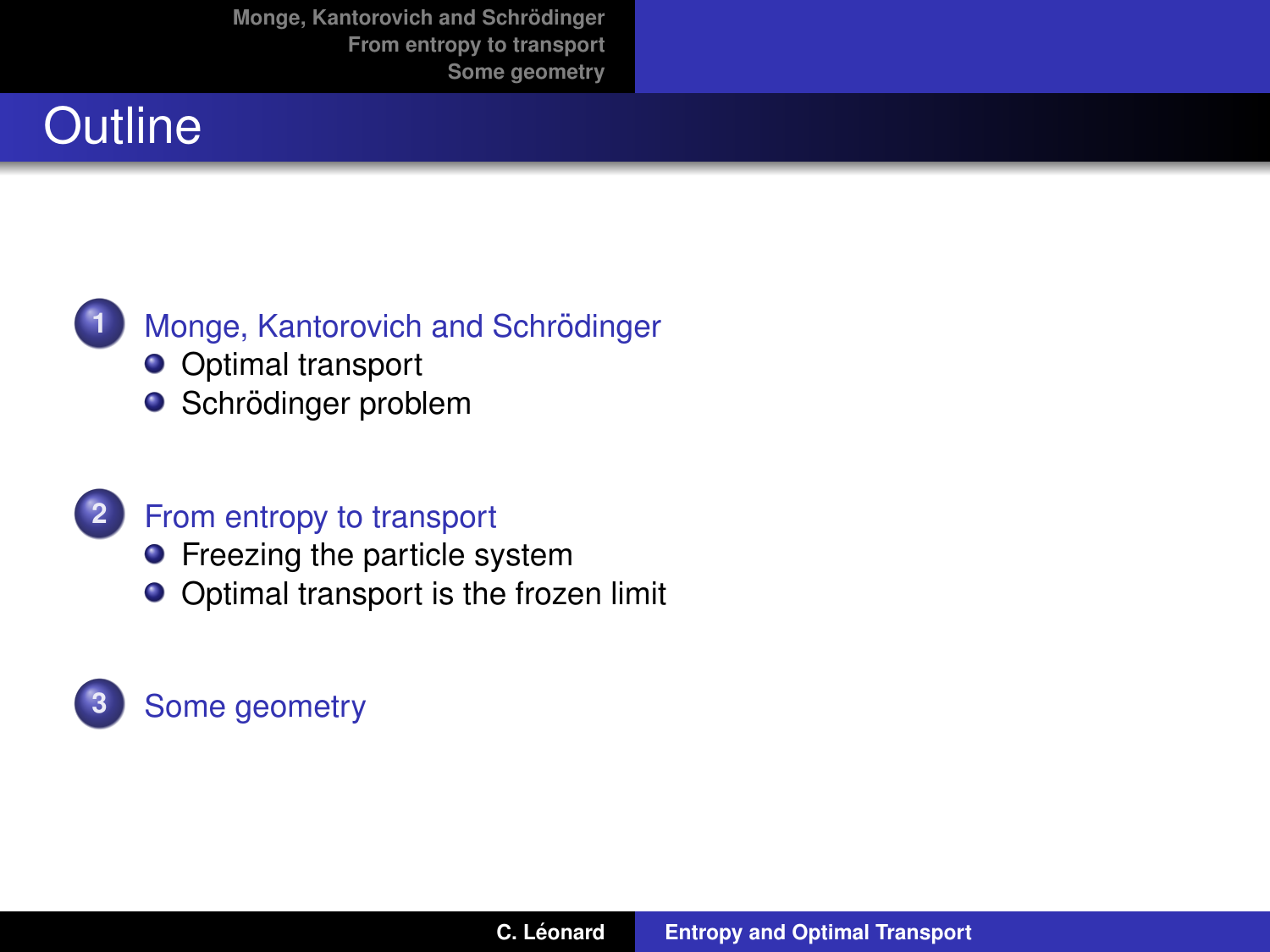**[Optimal transport](#page-2-0) [Schrodinger problem](#page-5-0) ¨**

## The Monge transport problem

#### Take

- $\bullet$  X, a measurable space;
- $\bullet$   $c: \mathcal{X} \times \mathcal{X} \rightarrow [0, \infty)$ , a cost function;
- $\bullet$   $\mu_0, \mu_1 \in \mathcal{P}(\mathcal{X})$ , two probability measures on X.

Consider the measurable maps  $T : x \in \mathcal{X} \mapsto y = T(x) \in \mathcal{X}$  such that

<span id="page-2-0"></span>
$$
\mu_1 = T_{\#}\mu_0 \quad \text{(image measure)}.
$$

### Monge problem

minimize 
$$
T \mapsto \int_{\mathcal{X}} c(x, T(x)) \mu_0(dx)
$$
 subject to  $\mu_1 = T_{\#} \mu_0$ . (M)

Example:  $\mathcal{X} = \mathbb{R}^d$ ,  $c(x, y) = ||y - x||$  or  $||y - x||^2$ .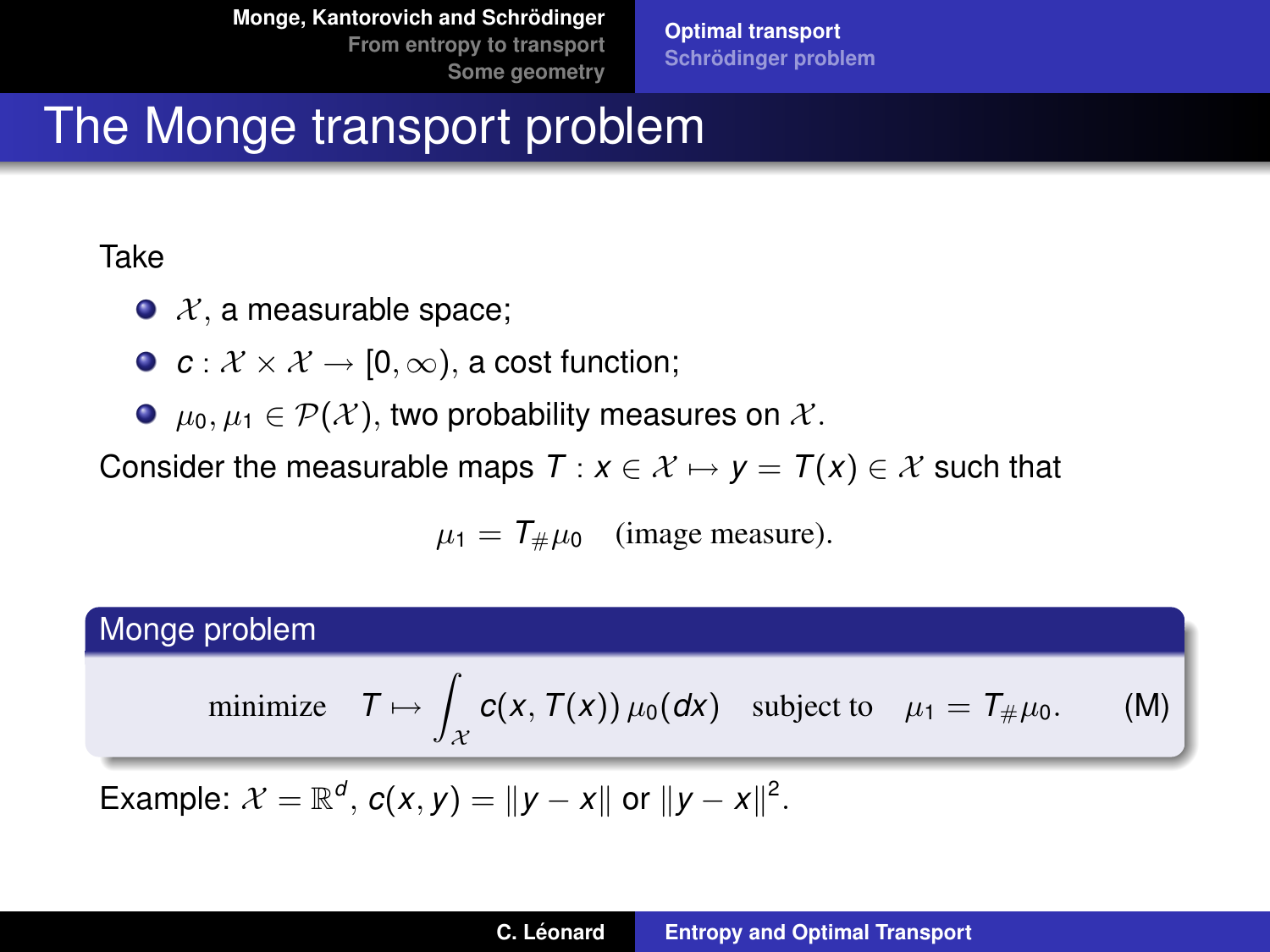**[Optimal transport](#page-2-0) [Schrodinger problem](#page-5-0) ¨**

## The Monge-Kantorovich transport problem

We want to transport  $\mu_0$  onto  $\mu_1$  with a minimal cost.

A *transport plan* is  $\pi \in \mathcal{P}(\mathcal{X} \times \mathcal{X})$  such that  $\left\{\begin{array}{rcl} \text{first marginal} & := \pi_0 = \mu_0, \\ \text{second marginal} & := \pi_0 = \mu_0. \end{array}\right.$ second marginal  $:= \pi_1 = \mu_1$ The joint law  $\pi = \mathcal{L}(X_0, X_1)$  is a *coupling* of  $\mu_0 = \mathcal{L}(X_0)$  and  $\mu_1 = \mathcal{L}(X_1)$ . With  $X_0, X_1 : \mathcal{X} \times \mathcal{X} \rightarrow \mathcal{X}$  the first and second projections:

$$
X_{0\#}\pi = \mu_0, \qquad X_{1\#}\pi = \mu_1.
$$

Monge-Kantorovich problem

minimize 
$$
\pi \in \mathcal{P}(\mathcal{X} \times \mathcal{X}) \mapsto \int_{\mathcal{X} \times \mathcal{X}} c(x, y) \pi(dxdy)
$$

subject to  $X_{0\#}\pi = \mu_0, X_{1\#}\pi = \mu_1$ .

It is a relaxed version of the Monge problem. Disintegration:  $\pi(dxdy) = \pi_0(dx)\pi(dy|X_0 = x)$ . Monge corresponds to  $\pi(dy|X_0 = x) = \delta_{T(x)}(dy)$ . (MK)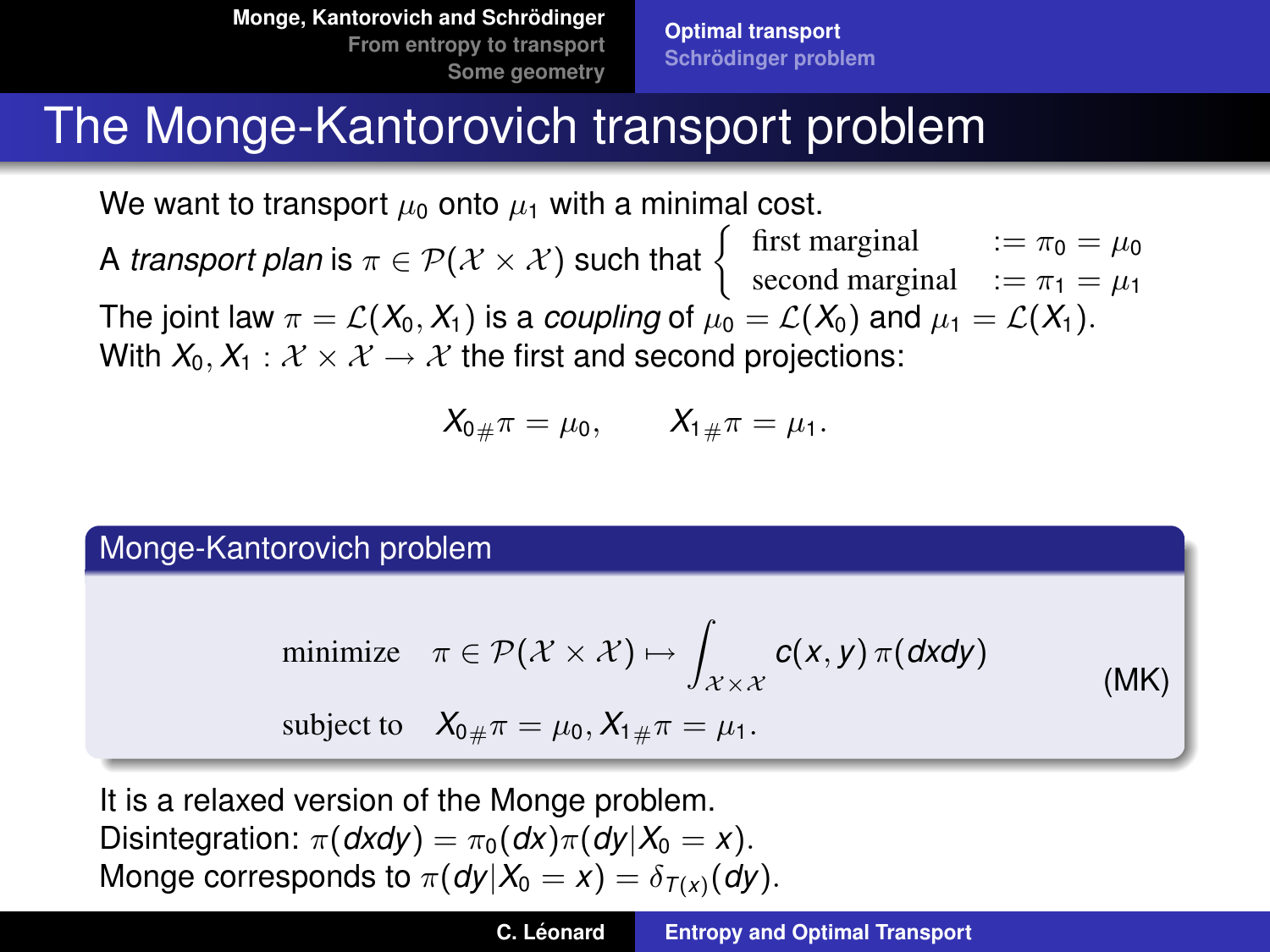**Monge, Kantorovich and Schrödinger** 

**[From entropy to transport](#page-9-0) [Some geometry](#page-17-0)** **[Optimal transport](#page-2-0) [Schrodinger problem](#page-5-0) ¨**

## Wasserstein metric

Take  $(X, d)$  a metric space. Consider the cost  $c(x, y) = d^p(x, y)$ ,  $p = 1$  or 2. The Wasserstein metric on  $P_p(\mathcal{X})$  is

$$
W_p(\mu_0, \mu_1) = \inf \{ (MK)_{dp} \}^{1/p}, \quad \mu_0, \mu_1 \in \mathcal{P}(\mathcal{X}).
$$

Result:  $W_p$  is a metric on  $\mathcal{P}_p(\mathcal{X}) := \{ \mu \in \mathcal{P}(\mathcal{X}); \int_{\mathcal{X}} d^p(x_o, x) \, \mu(dx) < \infty \}.$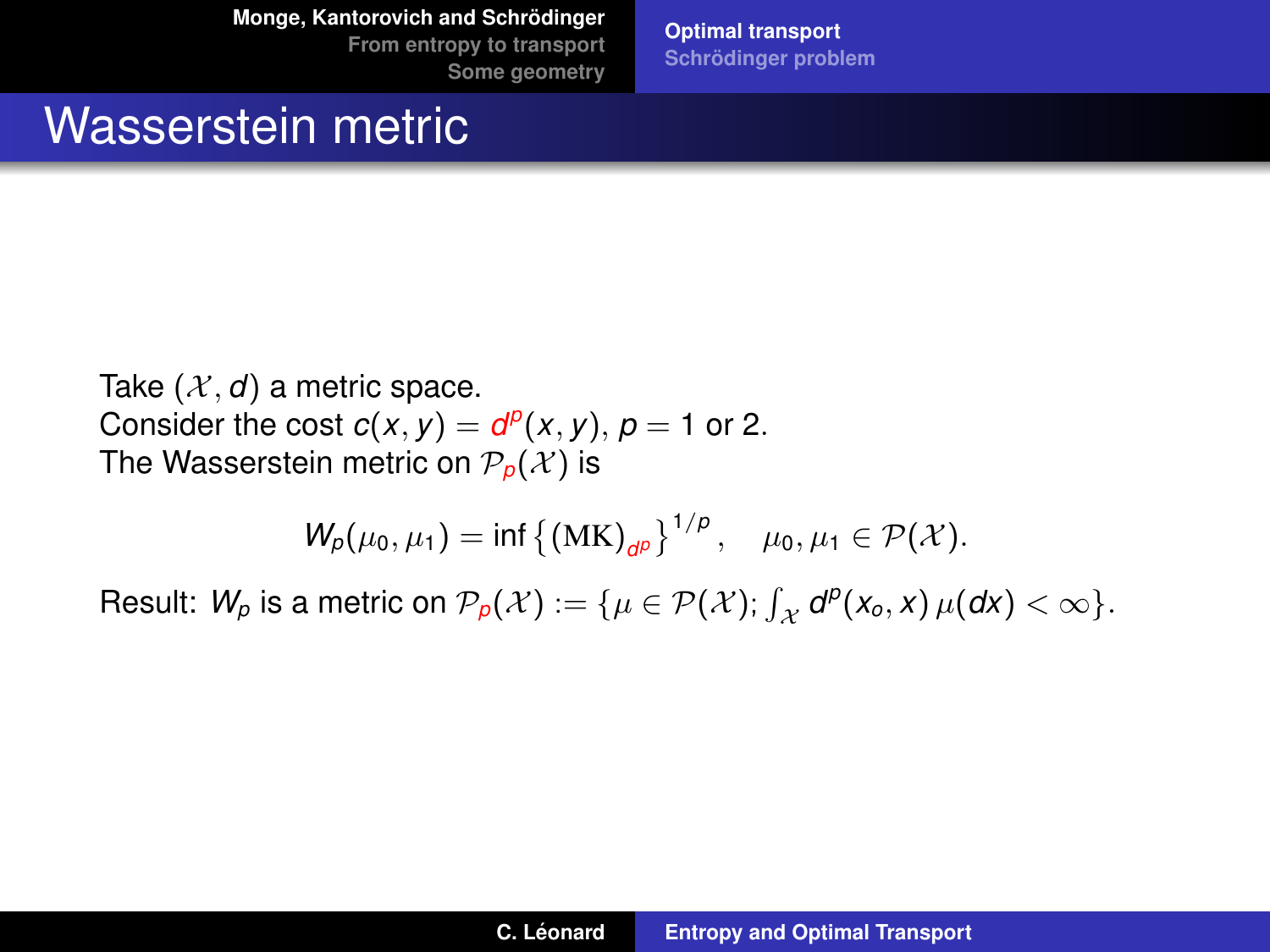**[Optimal transport](#page-2-0) [Schrodinger problem](#page-5-0) ¨**

## The Schrödinger problem

Take *n* independent Brownian particles in  $\mathcal{X} = \mathbb{R}^d$  :

$$
X_i(t) = x_i + \sigma W_i(t), \quad 0 \leq t \leq 1, i = 1, \ldots, n.
$$

 $\sigma^2$  is the temperature of the heat bath;

 $\bullet$   $W_1, \ldots, W_n$  are independent Brownian motions;

 $\bullet$   $x_1, \ldots, x_n$  are the initial positions.

Suppose that:  $L_0^n := \frac{1}{n} \sum_{i=1}^n \delta_{X_i(0)} = \frac{1}{n} \sum_{i=1}^n \delta_{X_i} \xrightarrow[n \to \infty]{} \mu_0$  in  $\mathcal{P}(\mathcal{X})$ . Then:

<span id="page-5-0"></span>
$$
L^n := \frac{1}{n} \sum_{i=1}^n \delta_{X_i} \underset{n \to \infty}{\to} R \quad \text{in} \quad \mathcal{P}(\Omega)
$$

where  $\Omega = \{\text{paths}\}= C([0, 1], \mathcal{X})$  and  $R := \mathcal{L}(X_0 + \sigma W)$ ,  $W \perp X_0 \sim \mu_0$ .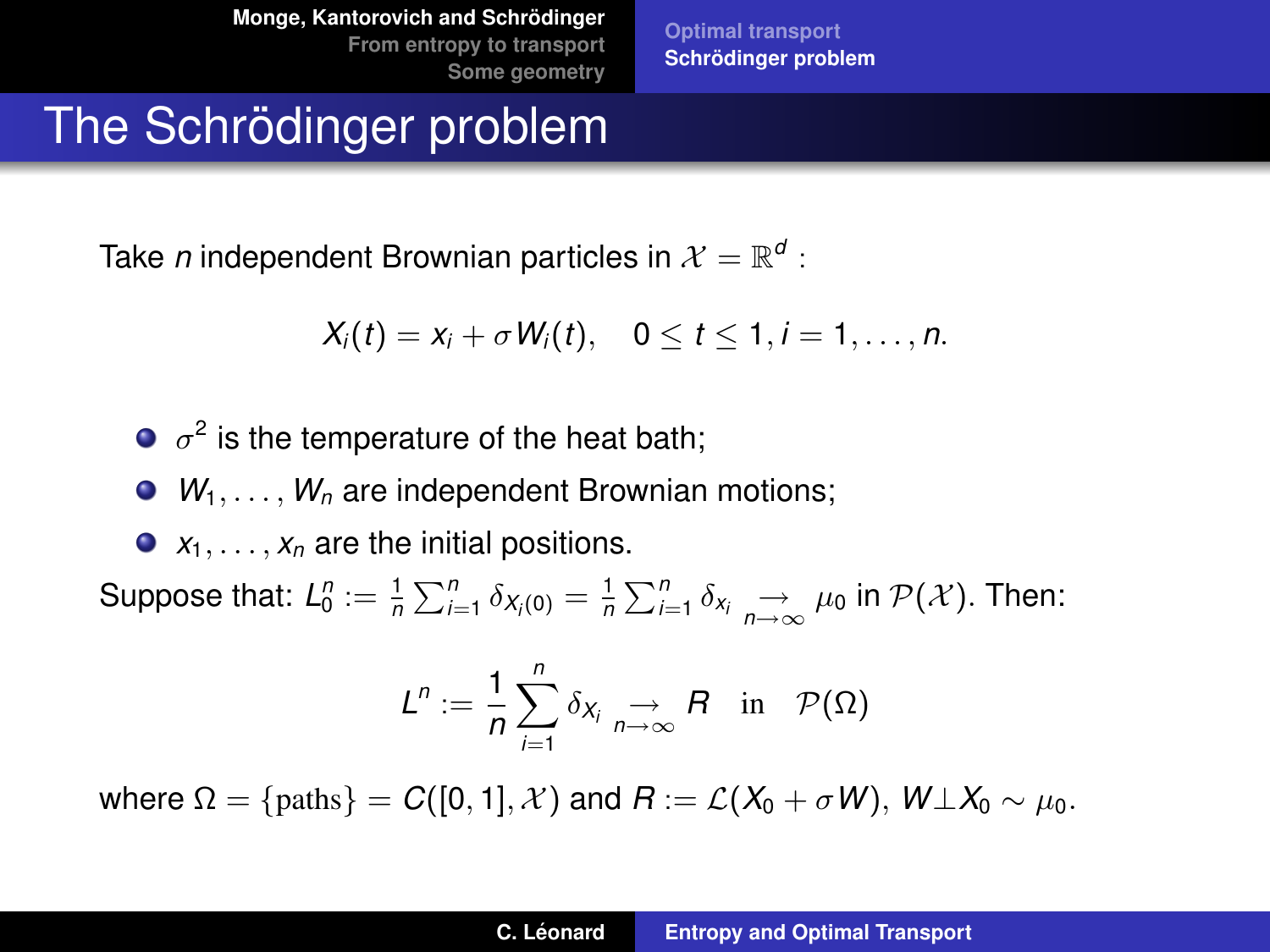**[Optimal transport](#page-2-0) [Schrodinger problem](#page-5-0) ¨**

# The Schrödinger problem

In particular, with  $R_1 = \mu_0 * \mathcal{N}(0, \text{Id}),$ 

$$
L_1^n := \frac{1}{n} \sum_{i=1}^n \delta_{X_i(1)} \underset{n \to \infty}{\to} R_1 := X_{1\#} R \quad \text{in} \quad \mathcal{P}(\mathcal{X})
$$

With  $n = \infty$  the system starts from  $R_0 = \mu_0$  and ends up at  $R_1$  almost surely. But *n* is finite.

#### Schrödinger's question

Suppose that at time  $t = 1$  you observe  $L_1^n$  near  $\mu_1$ , far from  $R_1$ . What is the most likely path  $t\in [0,1]\mapsto L_t^n\in \mathcal{P}(\mathcal{X})$  of your particle system?

This is a large deviation problem.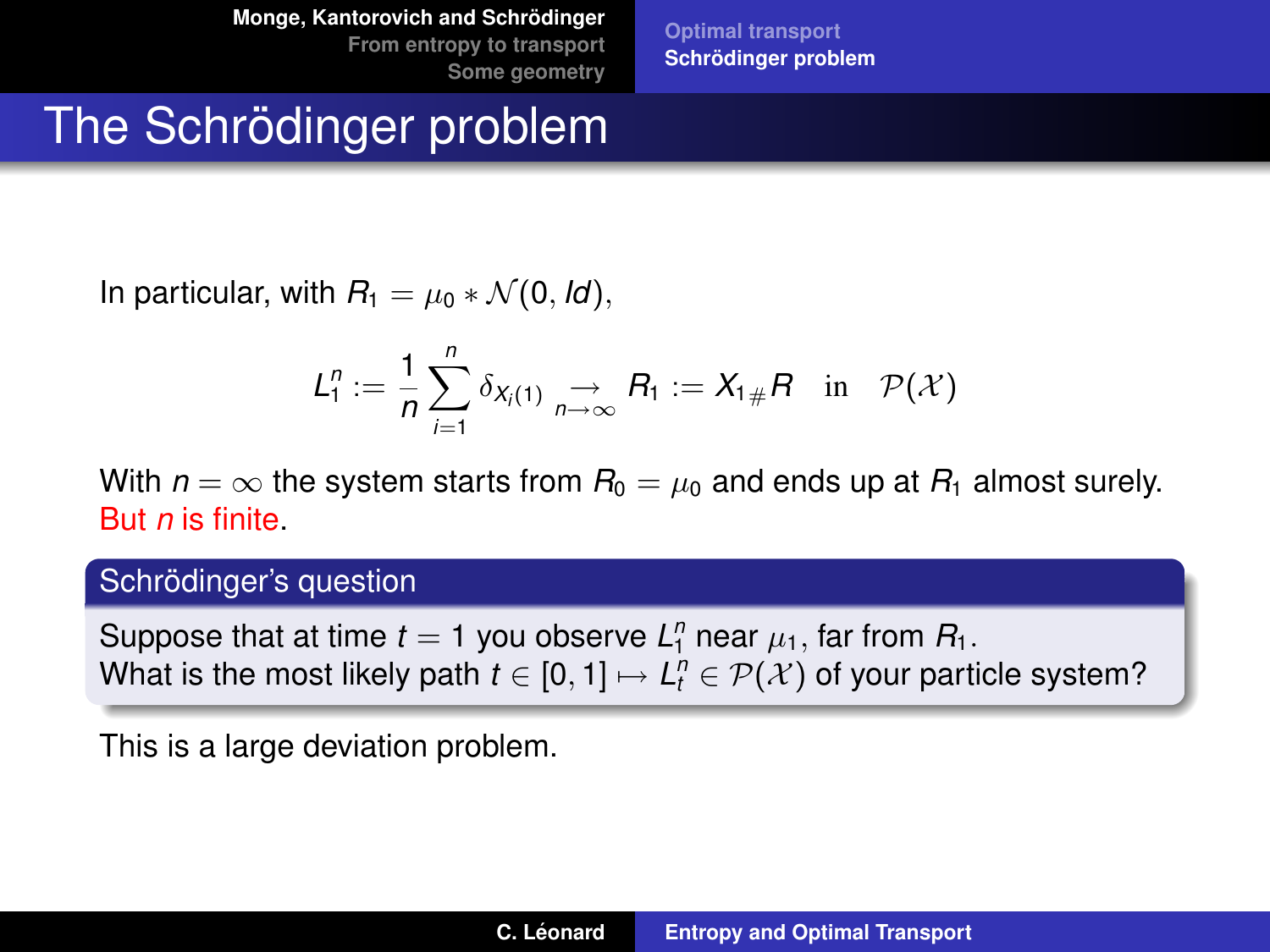**[Optimal transport](#page-2-0) [Schrodinger problem](#page-5-0) ¨**

## Schrödinger's answer

 $\mathsf{Relative \: entropy:} \: \mathsf{H}(P | R) := \int_{\Omega} \log(\frac{dP}{dR}) \, dP \in [0, \infty], \, P, R \in \mathcal{P}(\Omega).$ 

Theorem (Sanov's theorem)

For 
$$
A \in \mathcal{P}(\Omega)
$$
,  $\mathbb{P}(L^n \in A) \underset{n \to \infty}{\times} \exp \{-n \inf_{P \in A} H(P|R)\}$ .

Conditionally on 
$$
L_0^n \to \mu_0
$$
 and  $L_1^n \to \mu_1$ ,

$$
L^n \underset{n \to \infty}{\to} \widehat{P} \quad \text{almost surely in} \quad \mathcal{P}(\Omega)
$$

where  $\hat{P}$  is the unique solution of

Schrödinger dynamical problem

minimize 
$$
P \in \mathcal{P}(\Omega) \mapsto H(P|R)
$$
  
subject to  $X_{0\#}P = \mu_0, X_{1\#}P = \mu_1$ . (S)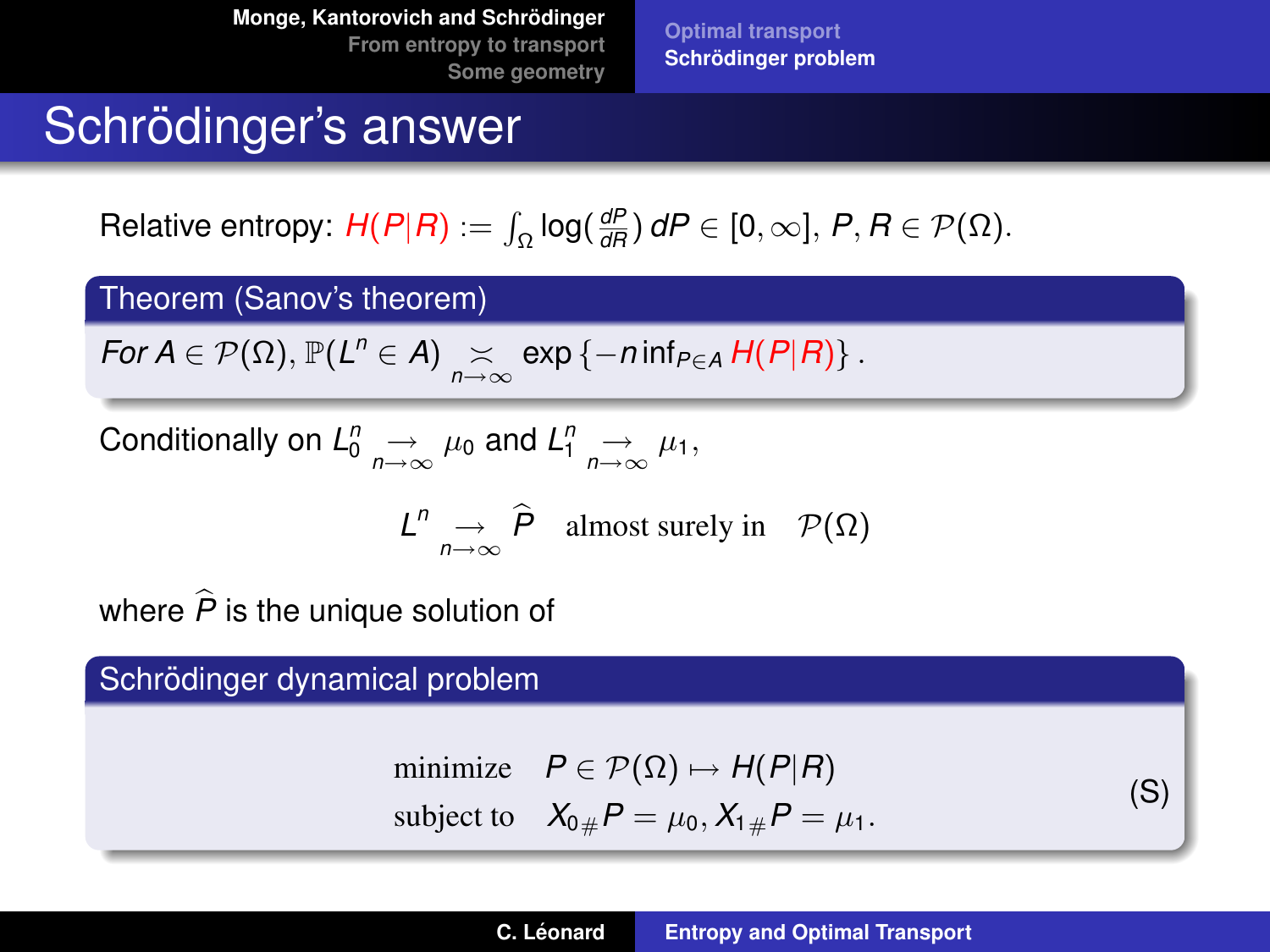**[Optimal transport](#page-2-0) [Schrodinger problem](#page-5-0) ¨**

## Schrödinger's answer

Denote for all  $P \in \mathcal{P}(\Omega)$ ,

 $P_t = X_{t} P \in \mathcal{P}(\mathcal{X})$  the law of position at time *t*;

 $P_{01} = (X_0, X_1)_\# P \in \mathcal{P}(\mathcal{X} \times \mathcal{X})$  the joint law of initial and final positions;

 $P^{xy} = P(\cdot | X_0 = x, X_1 = y)$  the bridge between *x* and *y*;

$$
\bullet \ \ R^{\pi}(\cdot) := \int_{\mathcal{X} \times \mathcal{X}} R^{xy}(\cdot) \, \pi(dxdy).
$$

 $\text{Tensorization: } H(P|R) = H(P_{01}|R_{01}) + \int_{\mathcal{X} \times \mathcal{X}} H(P^{\text{xy}}|R^{\text{xy}}) P_{01}(dxdy).$ When  $P_{01} = \pi \in \mathcal{P}(\mathcal{X} \times \mathcal{X})$  is fixed, this is minimal when  $\mathcal{P}^{xy} = \mathcal{R}^{xy}$  for all  $x, y \in \mathcal{X}$ . That is for  $P = R^{\pi}$ . The solution of (S) is

$$
\widehat{P}=R^{\hat{\pi}}
$$

where  $\hat{\pi}$  is the solution of

### Schrödinger problem

minimize  $\pi \in \mathcal{P}(\mathcal{X} \times \mathcal{X}) \mapsto H(\pi | R_{01})$ subject to  $X_{0\mu\pi} = \mu_0, X_{1\mu\pi} = \mu_1$ .

 $(S_{01})$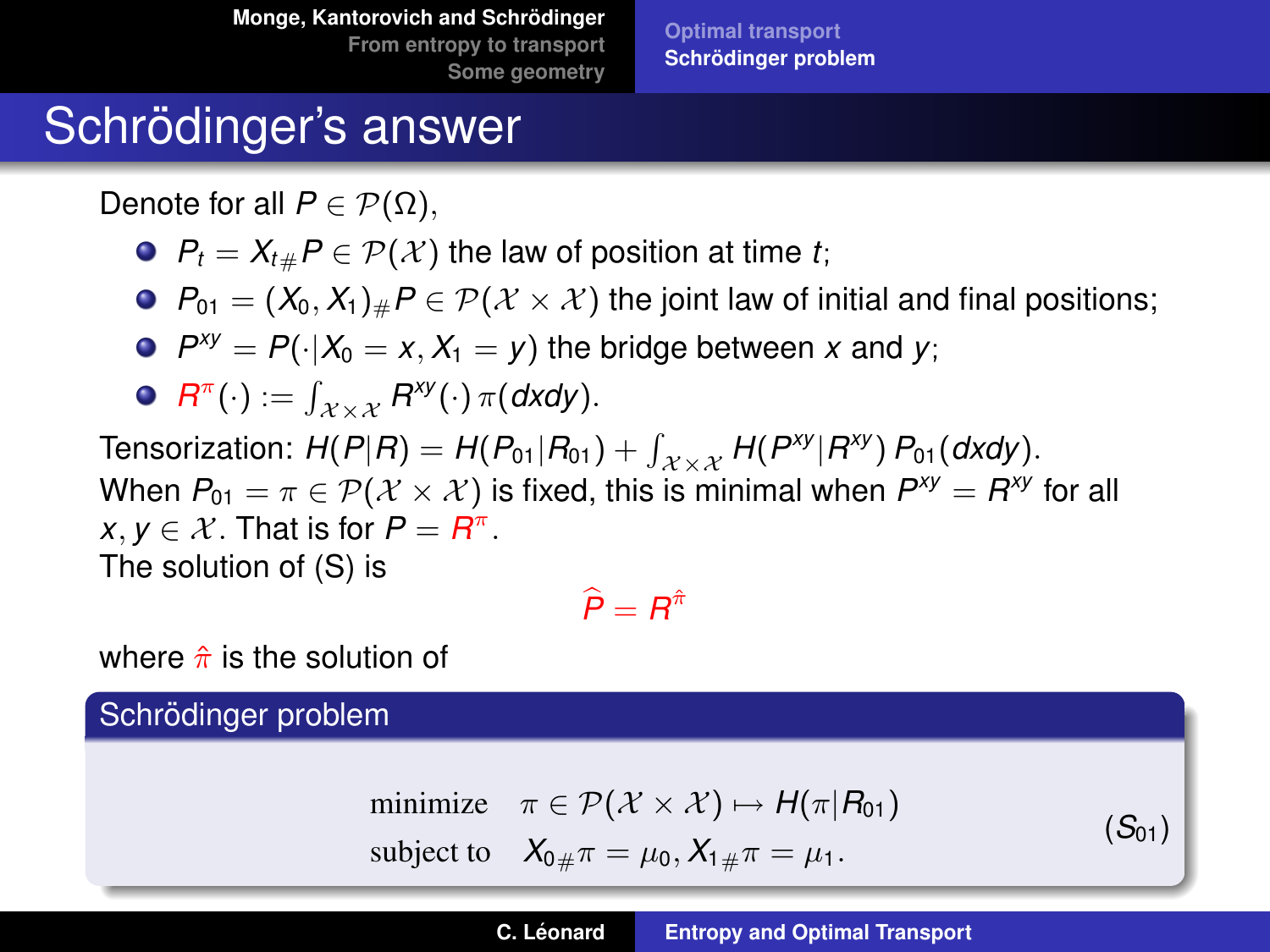**[Freezing the particle system](#page-9-0) [Optimal transport is the frozen limit](#page-13-0)**

## Schilder's theorem

The main idea is to let the temperature  $\epsilon=\sigma^2$  tend down to zero. Let  $X^{\epsilon}(t) = X^{\epsilon}(0) + \sqrt{\epsilon}W_t$ ,  $0 \le t \le 1$ . For all path  $\omega = (\omega_t)_{0 \leq t \leq 1}$ , denote  $C(\omega) = \int_0^1 \frac{1}{2} |\dot{\omega}_t|^2 dt \in [0, \infty]$ .

### Theorem (Schilder)

For all 
$$
A \subset \Omega
$$
,  $\mathbb{P}(X^{\epsilon} \in A) \underset{\epsilon \to 0}{\times} \exp \left\{-\frac{1}{\epsilon} \inf_{\omega \in A}[l_0(\omega_0) + C(\omega)]\right\}$ .

Conditionally on  $X_0^\epsilon \underset{\epsilon \to 0}{\to} X$  and  $X_1^\epsilon \underset{\epsilon \to 0}{\to} Y,$  $X^{\epsilon}$  tends almost surely to the solution of the

#### Geodesic problem

minimize 
$$
\omega \in \Omega \mapsto C(\omega) = \int_0^1 \frac{1}{2} |\dot{\omega}_t|^2 dt
$$
 subject to  $\omega_0 = x, \omega_1 = y$ .

Solution: γ *xy* , the constant speed straight line between *x* and *y* and

<span id="page-9-0"></span>
$$
c(x, y) := \inf\{C(\omega); \omega_0 = x, \omega_1 = y\} = C(\gamma^{xy}) = ||y - x||^2/2
$$

is the popular quadratic cost.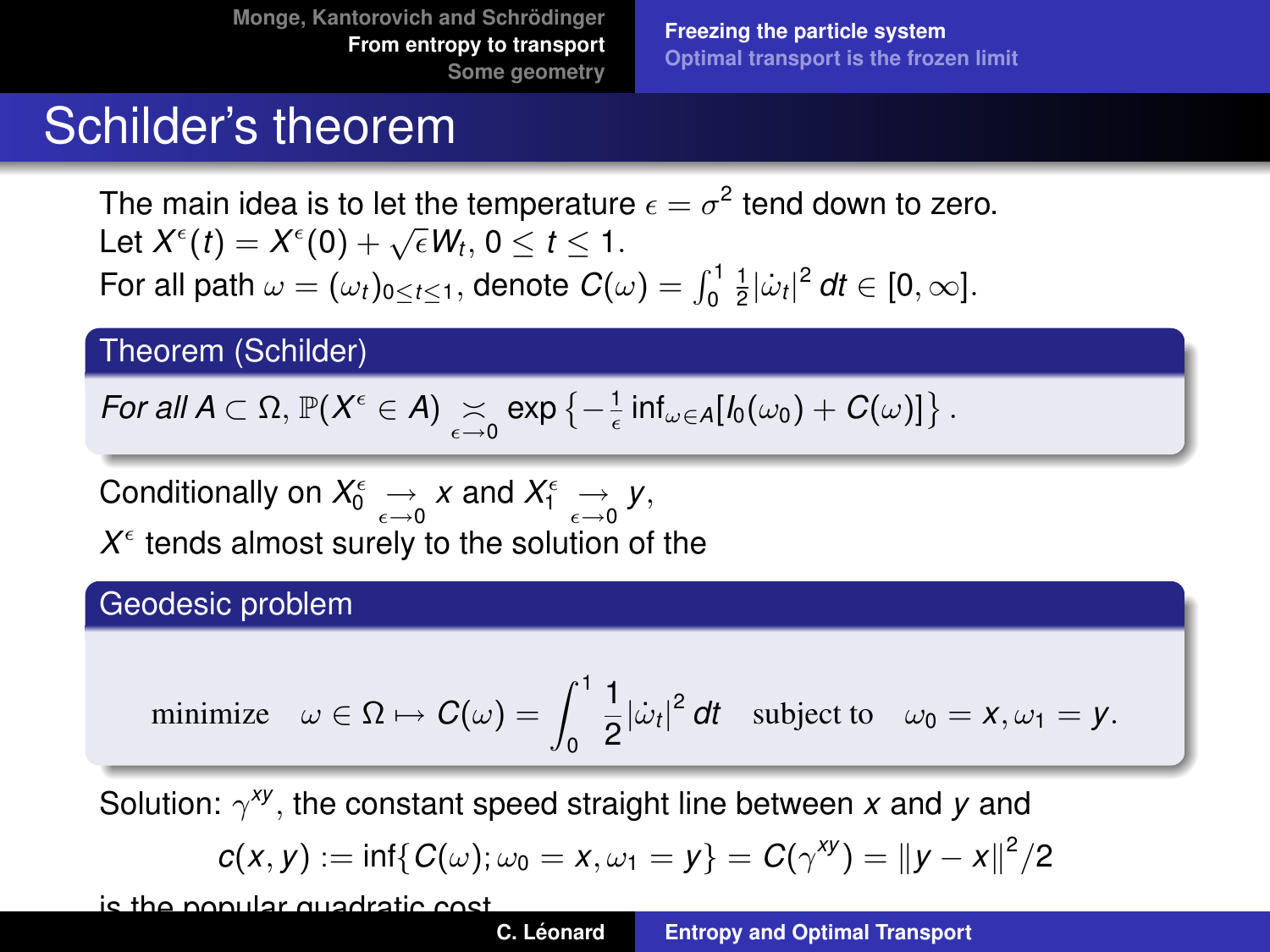# Schrödinger problem in a cold world

We mix Sanov and Schilder's theorems.

- $R^{\epsilon} \in \mathcal{P}(\Omega)$  is the law of  $X^{\epsilon}$ ;
- $X_1^{\epsilon}, \ldots, X_n^{\epsilon}$  are independent copies of  $X^{\epsilon}$ ;
- $L^{n,\epsilon} = \frac{1}{n} \sum_{i=1}^{n} \delta_{X_i^{\epsilon}}$  is a random element in  $\mathcal{P}(\Omega)$ .

### Theorem (Dawson-Gärtner, L.)

 $\mathcal{A}$ *ssume that*  $\{X^\epsilon; \epsilon > 0\}$  *obeys the LDP:*  $R^\epsilon(\cdot) \mathop{\gtrsim}\limits_{\epsilon \to 0} \exp\left\{-\frac{1}{\epsilon} C(\cdot)\right\}$  . Then,

$$
\Gamma\text{-}\lim_{\epsilon\to 0}\epsilon H(P|R^\epsilon)=\int_\Omega \textit{C}\, dP\in [0,\infty]
$$

*and*  $\{L^{n,\epsilon}; \epsilon > 0, n \geq 1\}$  *obeys the double index LDP* 

$$
\mathbb{P}(L^{n,\epsilon} \in A) \underset{\epsilon \to 0, n \to \infty}{\asymp} \exp \left\{-\frac{n}{\epsilon} \inf_{P \in A} \int_{\Omega} C dP\right\}.
$$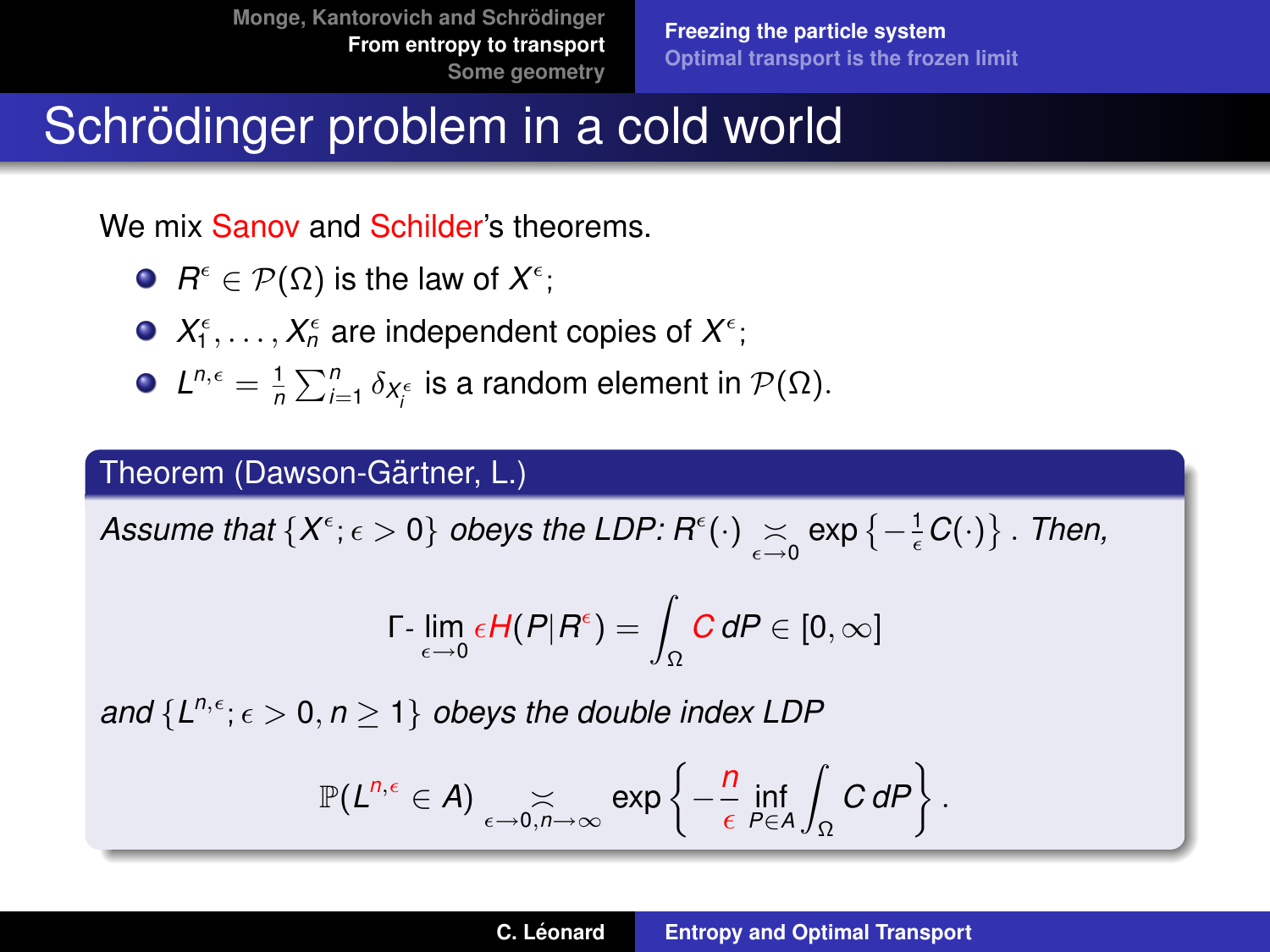=

**[Freezing the particle system](#page-9-0) [Optimal transport is the frozen limit](#page-13-0)**

## Idea of the proof

$$
\epsilon H(P|R^{\epsilon}) = \epsilon \sup_{f} \left\{ \int f dP - \log \int e^{f} dR^{\epsilon} \right\}
$$
  
\n
$$
= \sup_{f} \left\{ \epsilon \int f/\epsilon dP - \epsilon \log \int e^{f/\epsilon} dR^{\epsilon} \right\}
$$
  
\n
$$
= \sup_{f} \left\{ \int f dP - \epsilon \log \int e^{f/\epsilon} dR^{\epsilon} \right\}
$$
  
\nBut  $R^{\epsilon}(\cdot) \sum_{\epsilon \to 0} \exp\{-C(\cdot)/\epsilon\}$  gives  $\int e^{f/\epsilon} dR^{\epsilon} \sum_{\epsilon \to 0} \sup_{\Omega} \exp\{(f - C)/\epsilon\}$  and  
\n
$$
\epsilon \log \int e^{f/\epsilon} dR^{\epsilon} \xrightarrow[\epsilon \to 0]{} \sup_{\Omega} (f - C).
$$
  
\n
$$
\epsilon H(P|R^{\epsilon}) \quad \underset{\epsilon \to 0}{}^{\infty} \sup_{f} \left\{ \int f dP - \sup(f - C) dP \right\}
$$
  
\n
$$
= \sup_{f} \left\{ \int C dP + \int [(f - C) - \sup(f - C)] dP \right\}
$$

Z *C dP*. **C. Leonard ´ [Entropy and Optimal Transport](#page-0-0)**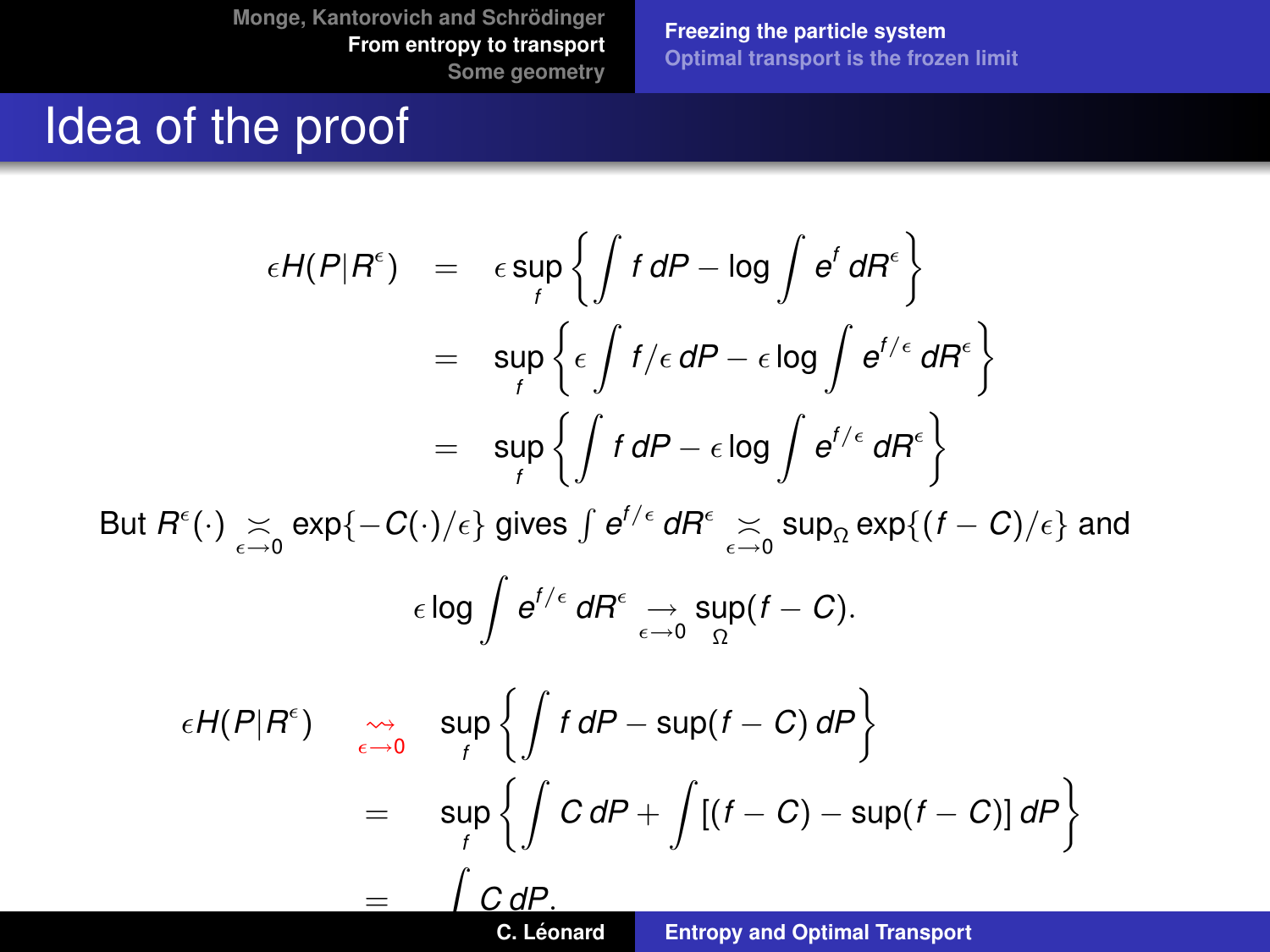**[Freezing the particle system](#page-9-0) [Optimal transport is the frozen limit](#page-13-0)**

### Γ-convergence

 $\mathsf{Lower} \ \mathsf{semicontinuous} \ \mathsf{envelope} \colon \mathrm{Isc}(h)(x) := \mathsf{sup}_{V \in \mathcal{V}(x)} \ \mathsf{inf}_{y \in V} \ h(y).$  $\mathsf{\Gamma}\text{-}\mathsf{limit}\colon \mathsf{\Gamma}\text{-}\mathsf{lim}_{\epsilon\to 0}\,h^\epsilon(x):=\mathsf{sup}_{V\in \mathcal{V}(x)}\mathsf{lim}_{\epsilon\to 0}\mathsf{inf}_{y\in V}\,h^\epsilon(y).$ This implies that there exists a sequence  $\{x^{\epsilon}\}$  such that

$$
x^{\epsilon} \underset{\epsilon \to 0}{\to} x; \quad h^{\epsilon}(x^{\epsilon}) \underset{\epsilon \to 0}{\to} h(x).
$$

More,

$$
\min h^{\epsilon} \underset{\epsilon \to 0}{\to} \min h; \quad \text{argmin} \ h^{\epsilon} \underset{\epsilon \to 0}{\to} \text{argmin} \ h.
$$

In particular,  $\Gamma$ - lim<sub> $\epsilon \to 0$ </sub>  $\epsilon H(P|R^{\epsilon}) = \int_{\Omega} C dP$  implies that there exists a sequence  $\{P^{\epsilon}\}$  such that

$$
P^{\epsilon} \underset{\epsilon \to 0}{\to} P; \quad \epsilon H(P^{\epsilon} | R^{\epsilon}) \underset{\epsilon \to 0}{\to} \int_{\Omega} C dP.
$$

Remark:  $\{R^{\epsilon}\}\$ is a family of mutually singular measures.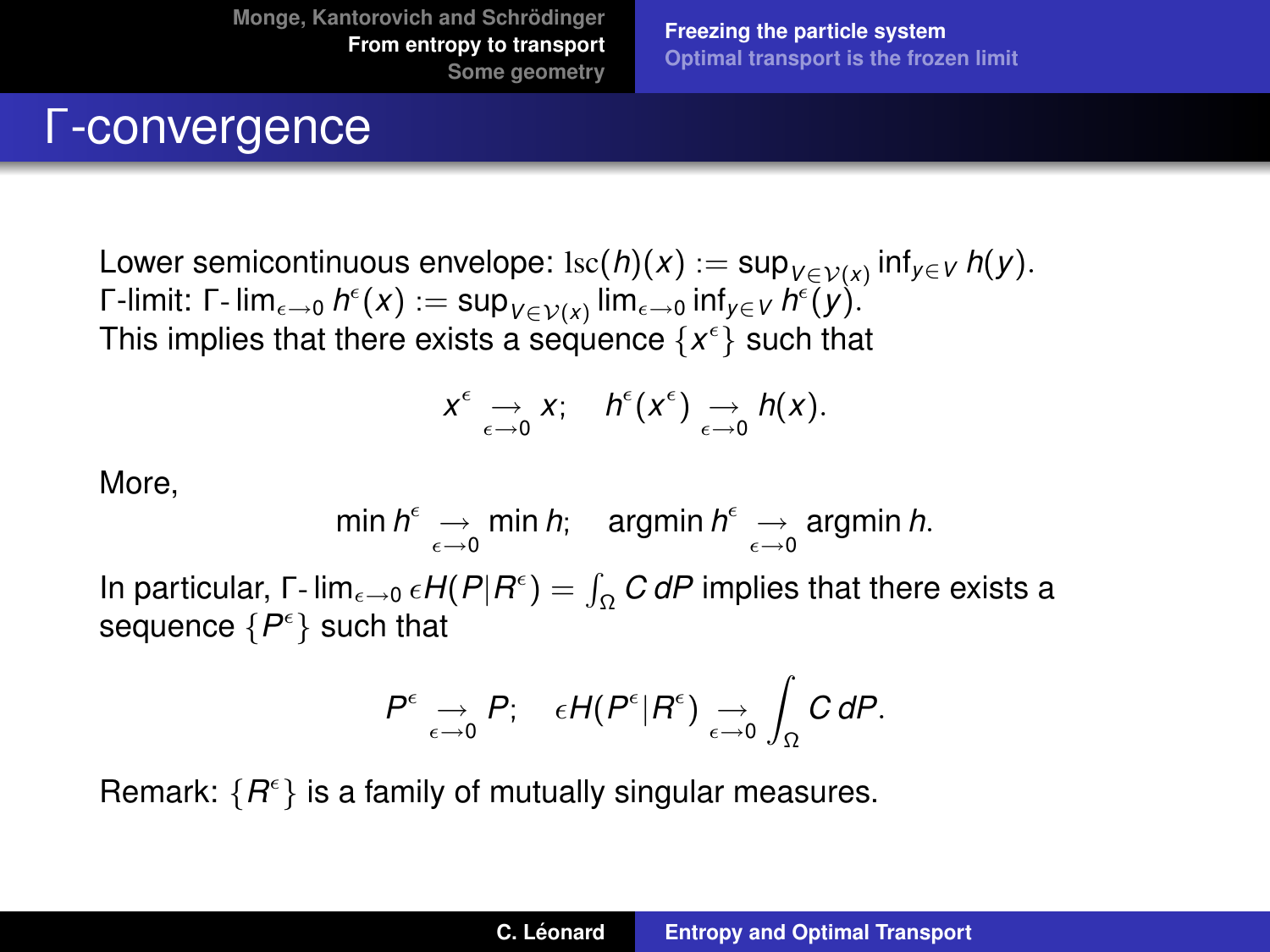**[Freezing the particle system](#page-9-0) [Optimal transport is the frozen limit](#page-13-0)**

## Contraction principle

I skip the technical details about the initial condition. Idea: Take  $R_0$  as the reversing measure of the Markov dynamics. Here  $R_0$  is Lebesgue measure, which is unbounded. By the contraction principle

$$
R^{\epsilon}(d\omega) \underset{\epsilon \to 0}{\asymp} \exp\left\{-\frac{1}{\epsilon}C(\omega)\right\}
$$

gives

<span id="page-13-0"></span>
$$
R_{01}^{\epsilon}(dx dy) \underset{\epsilon \to 0}{\asymp} \exp \left\{-\frac{1}{\epsilon}c(x, y)\right\}
$$

with

$$
c(x,y) = \inf \{ C(\omega); \omega : \omega_0 = x, \omega_1 = y \}
$$
  
= 
$$
\inf \left\{ \int_0^1 \frac{1}{2} ||\dot{\omega}_t||^2 dt; \omega : \omega_0 = x, \omega_1 = y \right\}
$$

Γ-convergence is stable under contraction.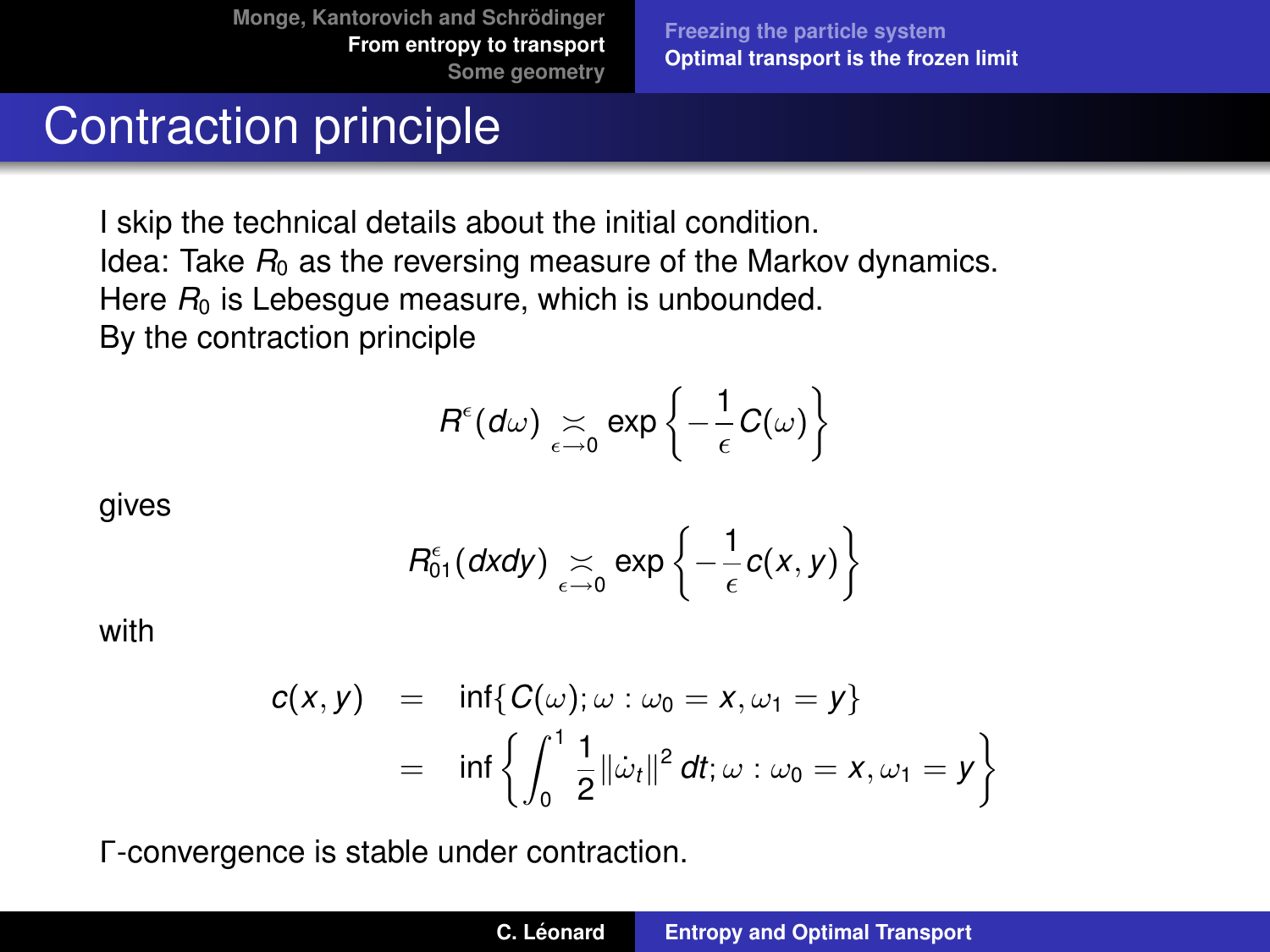# Limit of the minimization problems

Theorem (Dynamical problems)

*In the space* P(Ω), *we have the following convergence*

$$
\begin{array}{ccc}\n(S^{\epsilon}): & \text{minimize } P \mapsto \epsilon H(P|R^{\epsilon}) & \text{subject to} & P_0 = \mu_0^{\epsilon}, & P_1 = \mu_1^{\epsilon} \\
\downarrow & & \downarrow & \downarrow \\
(T): & \text{minimize } P \mapsto \int_{\Omega} C dP & \text{subject to} & P_0 = \mu_0, & P_1 = \mu_1\n\end{array}
$$

And by contraction, we obtain the

### Theorem (From (S) to (MK))

*In the space*  $P(X \times X)$ , we have the following convergence

$$
\begin{array}{ccc}\n(S_{01}^{\epsilon}) : & \text{minimize } \pi \mapsto \epsilon H(\pi | R_{01}^{\epsilon}) & \text{subject to} & \pi_0 = \mu_0^{\epsilon}, & \pi_1 = \mu_1^{\epsilon} \\
\vdots & \vdots & \vdots & \vdots \\
(MK) : & \text{minimize } \pi \mapsto \int_{\mathcal{X} \times \mathcal{X}} c \, d\pi & \text{subject to} & \pi_0 = \mu_0, & \pi_1 = \mu_1^{\epsilon}\n\end{array}
$$

*where*

$$
R_{01}^{\epsilon}(dx dy) \underset{\epsilon \to 0}{\asymp} \exp \left\{-\frac{1}{\epsilon}c(x,y)\right\}.
$$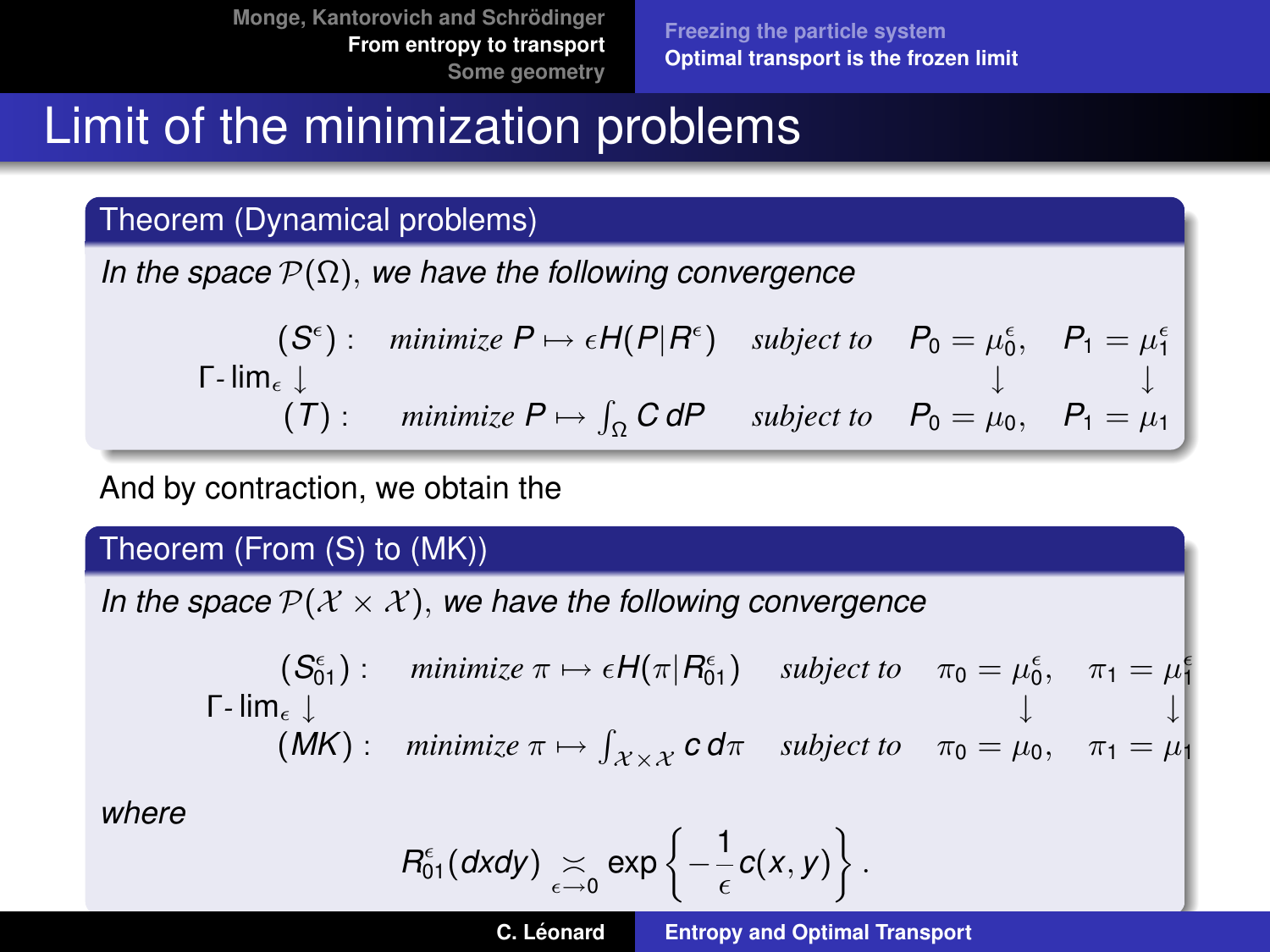**[Freezing the particle system](#page-9-0) [Optimal transport is the frozen limit](#page-13-0)**

## Limit of the minimizers

### Theorem (Convergence of the minimizers)

*There exists a sequence*  $(\mu_0^{\epsilon}, \mu_1^{\epsilon}) \rightarrow (\mu_0, \mu_1)$  *such that* 

$$
\widehat{P}^{\epsilon}(\cdot) = \int_{\mathcal{X}\times\mathcal{X}} R^{\epsilon, xy}(\cdot) \, \widehat{\pi}^{\epsilon}(\mathsf{d}x\mathsf{d}y); \quad \widehat{P}^{\epsilon}_0 = \widehat{\pi}^{\epsilon}_0 = \mu_0^{\epsilon}, \widehat{P}^{\epsilon}_1 = \widehat{\pi}^{\epsilon}_1 = \mu_1^{\epsilon}
$$
\n
$$
\downarrow \qquad \downarrow \qquad \downarrow
$$
\n
$$
\widehat{P}(\cdot) = \int_{\mathcal{X}\times\mathcal{X}} \delta_{\gamma}^{xy}(\cdot) \, \widehat{\pi}(\mathsf{d}x\mathsf{d}y); \quad \widehat{P}_0 = \widehat{\pi}_0 = \mu_0, \widehat{P}_1 = \widehat{\pi}_1 = \mu_1
$$

Recall:  $R^{\epsilon, xy}$  is the bridge of  $R^{\epsilon}$  and  $\gamma^{xy}$  is the geodesic between *x* and *y*.

This convergence is a tool for approximating some features of geometry by means of probability theory.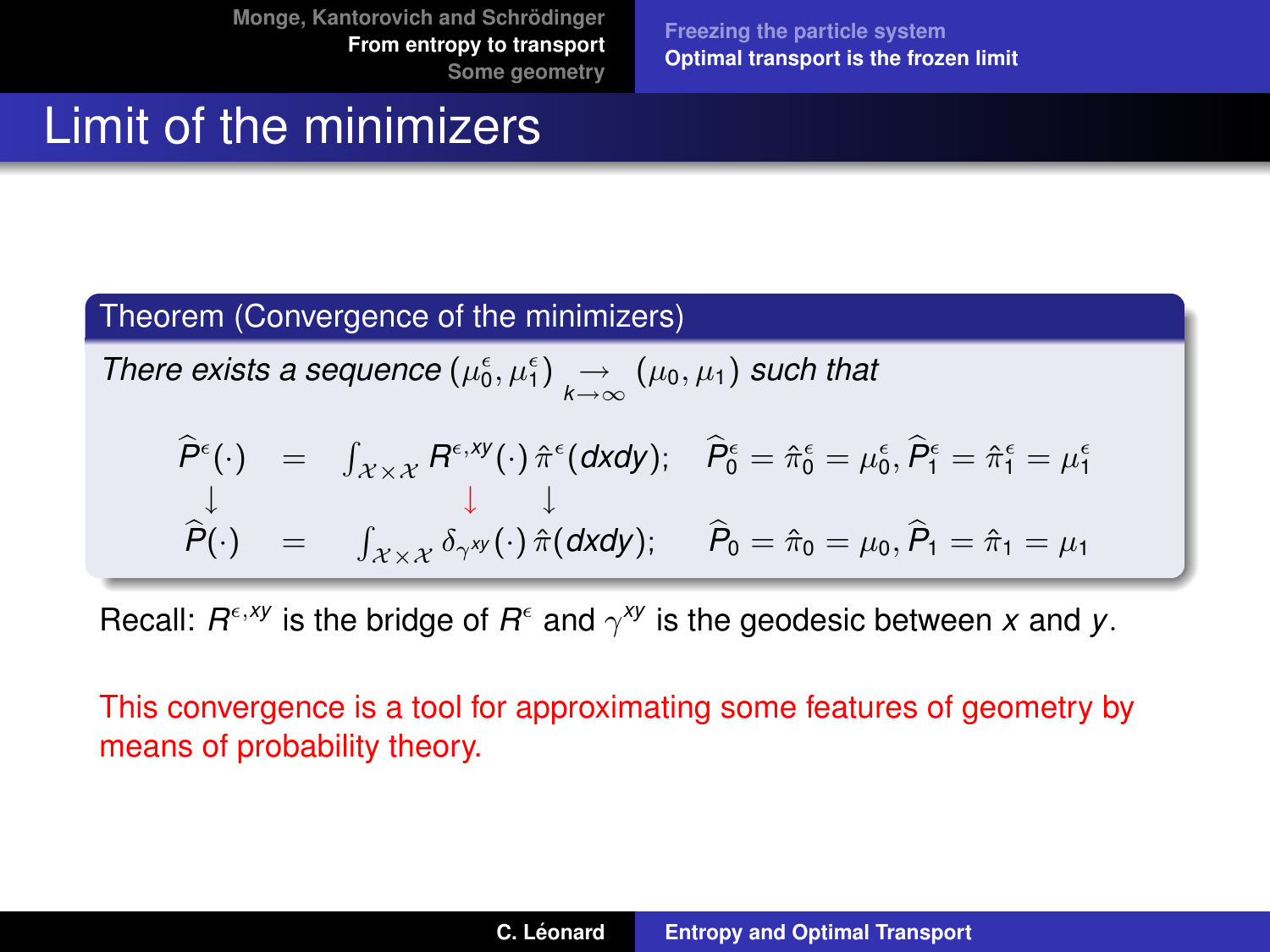**[Freezing the particle system](#page-9-0) [Optimal transport is the frozen limit](#page-13-0)**

## Other dynamics

For any  $k \geq 1$ , let  $R^k$  be the law of the random walk in  $\mathcal{X} = \mathbb{R}^d$ 

$$
X^{k}(t) = X^{k}(0) + \frac{1}{k} \sum_{j=1}^{\lfloor kt \rfloor} Z_{j}, \quad 0 \leq t \leq 1
$$

where  $Z_1, \ldots, Z_k$  are independent copies of  $Z$ . Define

 $C(\omega) = \int_0^1 c(\dot{\omega}_t) dt \in [0, \infty], \quad \omega \in \Omega,$ 

• 
$$
c(v) = \sup_{p \in \mathbb{R}^d} \{v \cdot p - \log \mathbb{E} e^{p \cdot z}\}, \quad v \in \mathbb{R}^d.
$$

### Theorem

$$
\text{I} \quad \Gamma\text{-}\lim_{k\to\infty} \frac{1}{k} H(P|R^k) = \int_{\Omega} C dP, \quad P \in \mathcal{P}(\Omega),
$$

**2** 
$$
\Gamma
$$
-  $\lim_{k \to \infty} \frac{1}{k} H(\pi | R_{01}^k) = \int_{\Omega} c(y - x) \pi(dxdy), \quad \pi \in \mathcal{P}(\mathcal{X} \times \mathcal{X})$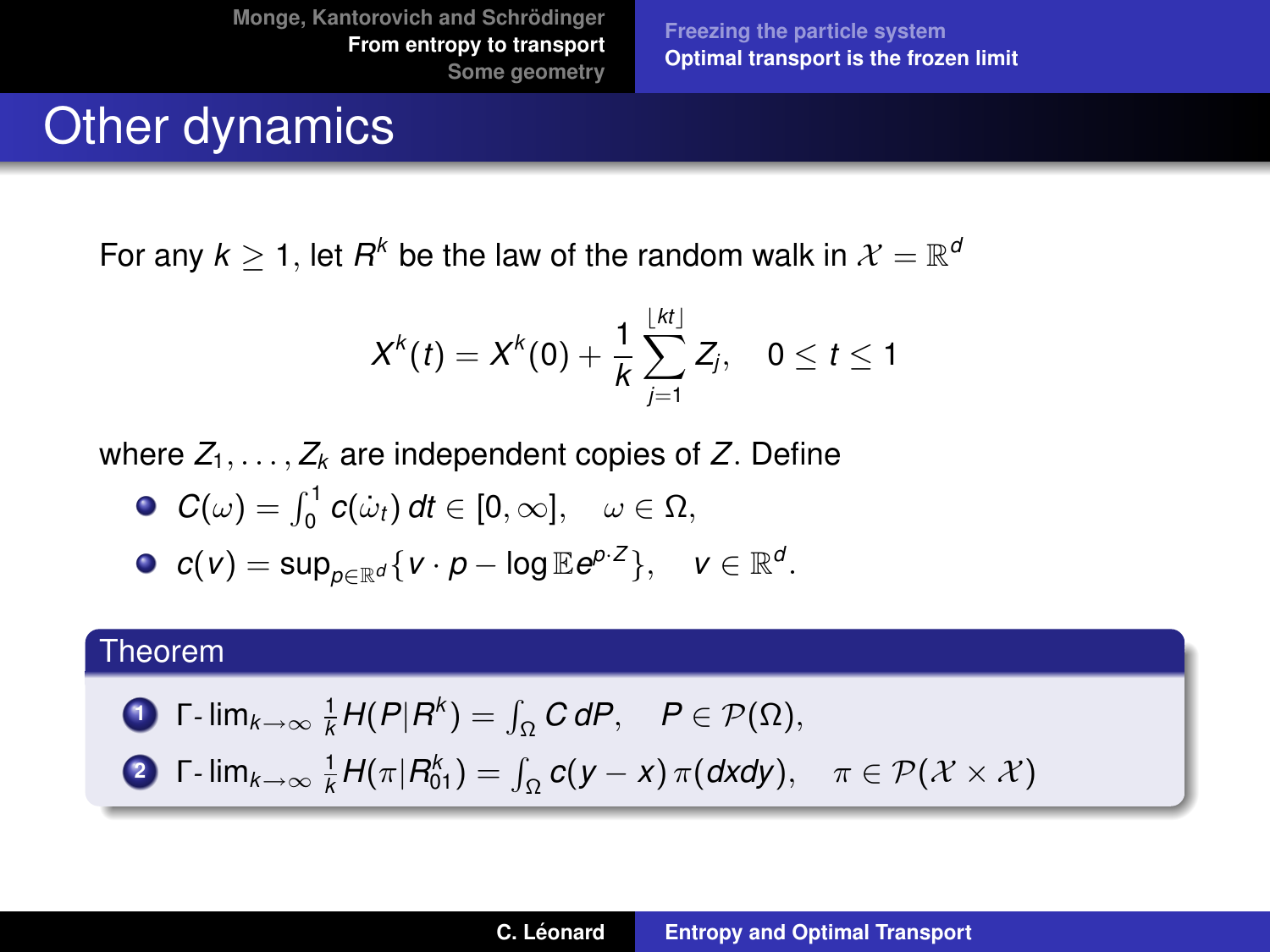# A geometry on  $P(X)$

McCann, Gangbo, Otto, Villani,...

Definition ("Geodesics" in  $\mathcal{P}(\mathcal{X})$ )

The flow

$$
t\mapsto \mu_t:=\widehat{P}_t(\cdot)=\int_{\mathcal{X}\times\mathcal{X}}\delta_{\gamma^{xy}(t)}(\cdot)\,\hat{\pi}(dxdy)\in\mathcal{P}(\mathcal{X})
$$

where  $\hat{\pi}$  is a solution of (MK) is *a kind of geodesic* from  $\mu_0$  to  $\mu_1$  in  $\mathcal{P}(\mathcal{X})$ . We write it

<span id="page-17-0"></span>
$$
\mu_t=[\mu_0,\mu_1]_t,\quad 0\leq t\leq 1
$$

This "geodesic" is called a *displacement interpolation*. It is approximated by the entropy minimizers

$$
t\mapsto \mu^\epsilon_t:=\widehat{P}_t^\epsilon(\cdot)=\int_{\mathcal{X}\times\mathcal{X}}R^{\epsilon,xy}_t(\cdot)\,\hat{\pi}^\epsilon(\textit{dxdy})\in\mathcal{P}(\mathcal{X}).
$$

Remark: (MK) might admit infinitely many solutions.  $(S_{01}^{\epsilon})$  admits a unique solution.

We select the viscosity solution.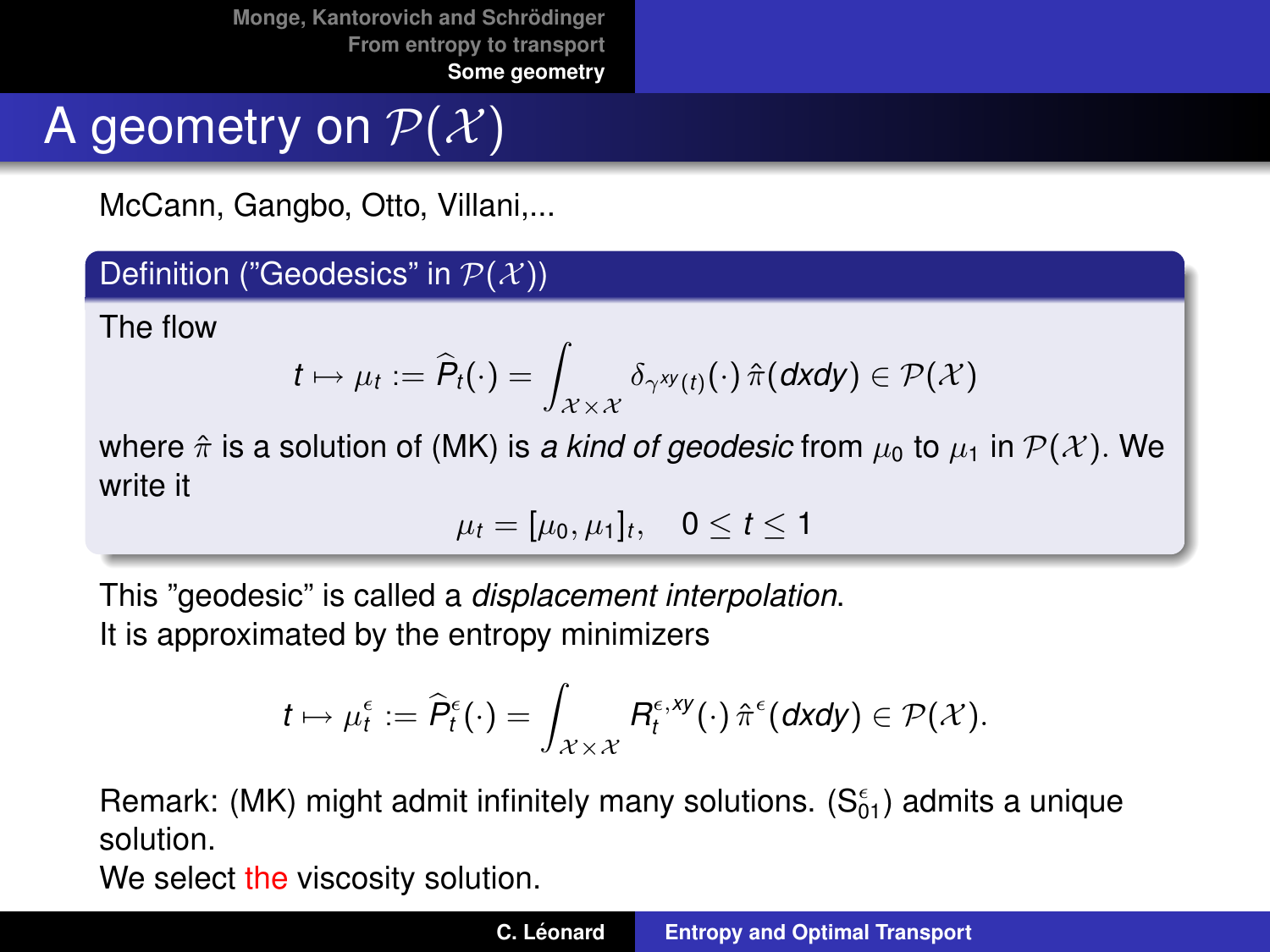## Ricci curvature

Active field of research: Lott, Sturm, von Renesse, Villani,...

#### Theorem

*Let* X *be a connected Riemannian manifold. Then,* X *has a nonnegative Ricci curvature if and only if the relative entropy H(* $\cdot$ *|vol) is displacement convex.*

*That is, for any displacement interpolation*  $(\mu_t)_{0 \le t \le 1}$ ,

*H*( $\mu_t$ |vol) < (1 – *t*)*H*( $\mu_0$ |vol) + *tH*( $\mu_1$ |vol),  $\forall$ 0 < *t* < 1.

This theory works mainly with the quadratic transport.

This gives a very interesting definition of *lower-bounded-Ricci-curvature* in a general metric space  $X$ .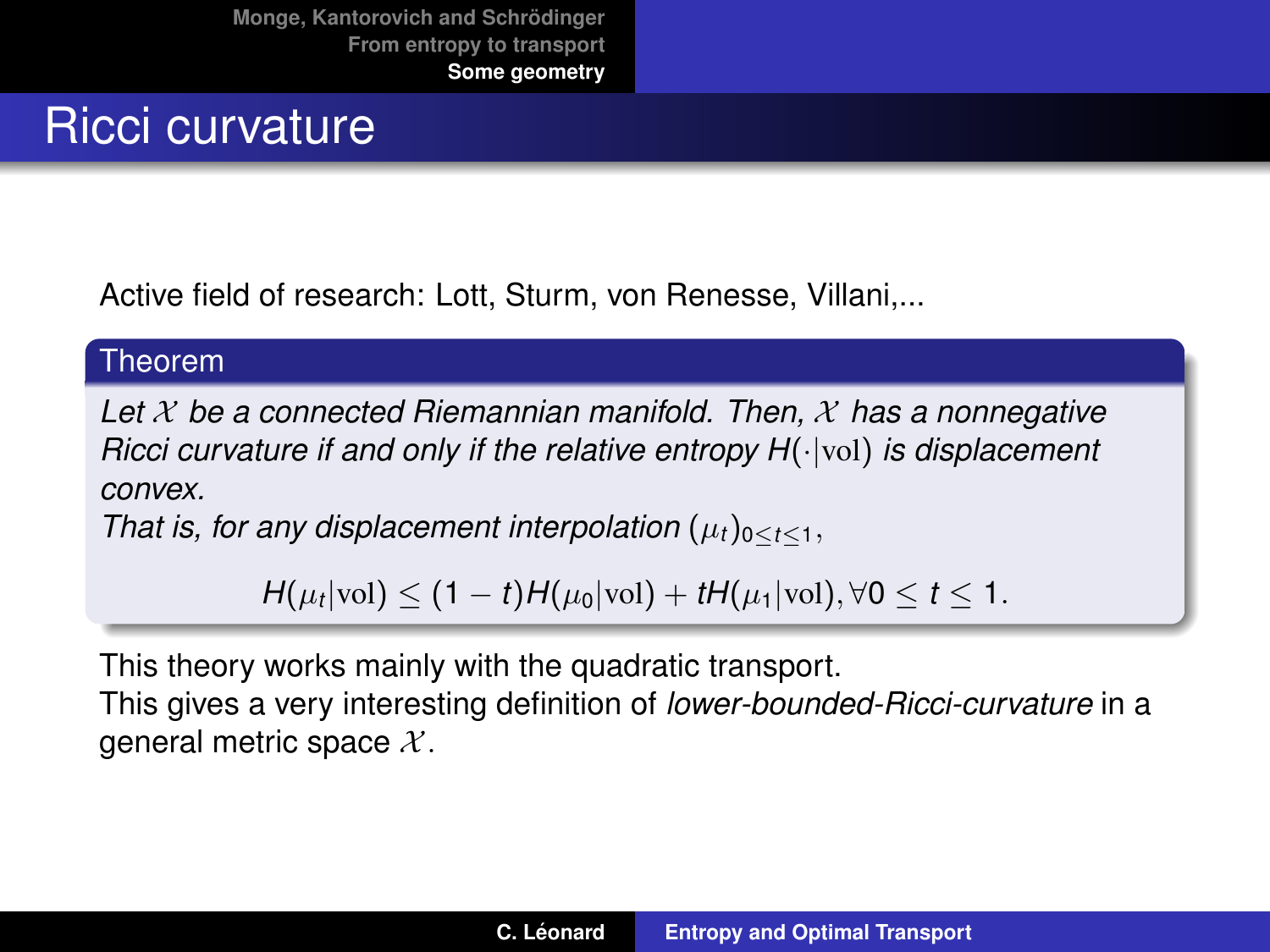# Work in progress

Try to obtain curvature properties of the measure space  $(\mathcal{X}, \rho)$  by means of the second derivative of the function

$$
t\mapsto H(\widehat{P}_t|\rho)
$$

where

- $\widehat{P}$  is the Schrödinger minimizer
- with respect to a general Markov reversible Markov process *R* with reversing measure  $\rho$ .

Take advantage of the convergence of the functions

$$
t\mapsto H(\widehat{P}_t^{\epsilon}|\rho^{\epsilon})
$$

where

 $\widehat{P}^{\epsilon}$  is the Schrödinger minimizer

with respect to a general Markov reversible Markov process *R* with reversing measure  $\rho^{\epsilon} \underset{\epsilon \to 0}{\to} \rho$ .